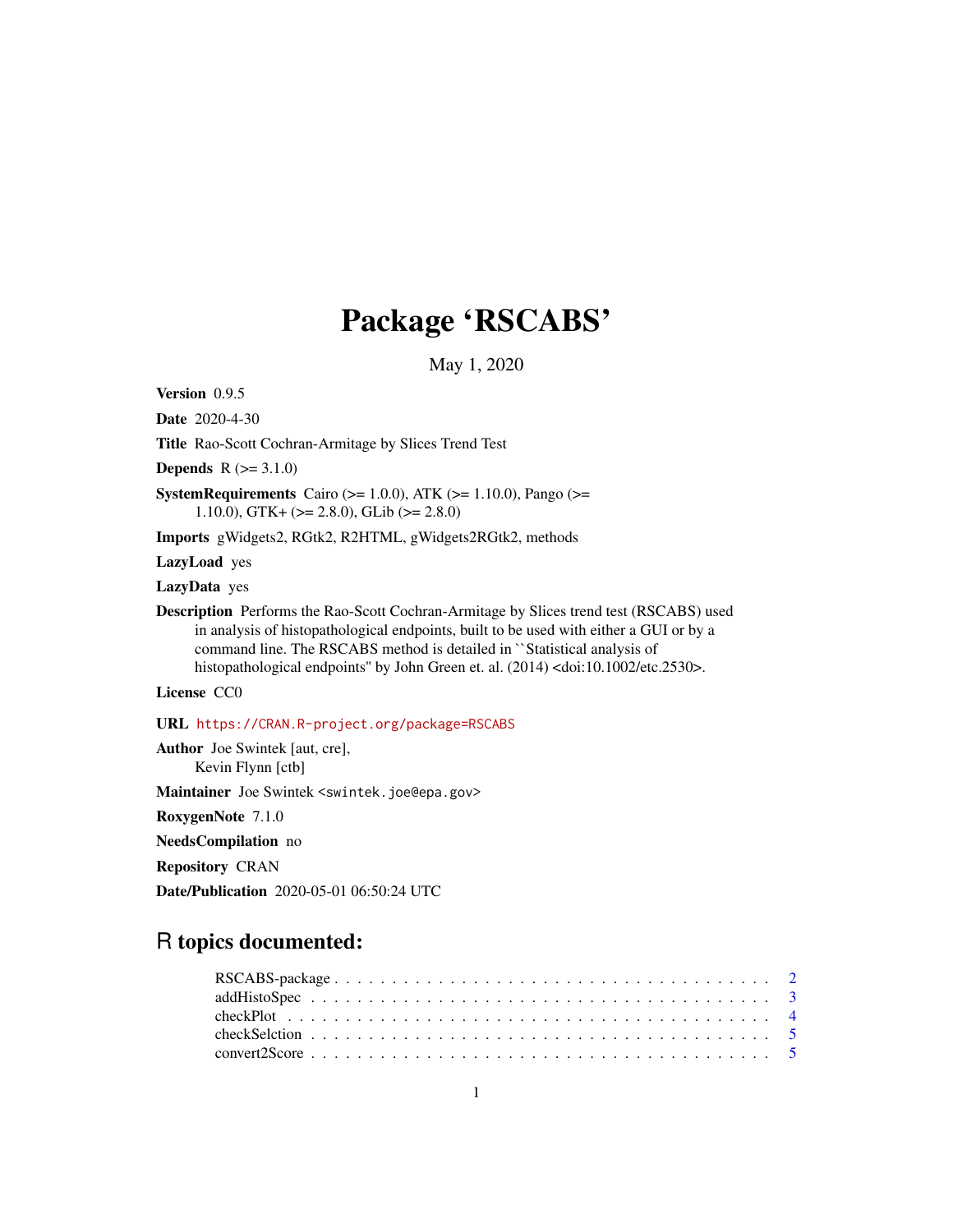<span id="page-1-0"></span>

|       | -6              |
|-------|-----------------|
|       | -6              |
|       | $\overline{7}$  |
|       | 8               |
|       | 9               |
|       | 9               |
|       | $\overline{10}$ |
|       |                 |
|       |                 |
|       |                 |
|       |                 |
|       |                 |
|       |                 |
|       |                 |
|       |                 |
|       |                 |
|       |                 |
|       |                 |
|       |                 |
|       |                 |
|       |                 |
|       |                 |
|       |                 |
|       |                 |
|       |                 |
| Index | 24              |

RSCABS-package *Runs the Rao-Scott adjusted Cochran-Armitage trend test by slices (RSCABS) analysis*

# Description

This package contains all of the functions necessary to run the RSCABS analysis through the GUI or command line on histopathological data.

# Details

- Package:RSCABS
- Type: Package
- Version: 0.01
- Date: 2016-04-21
- License: CC0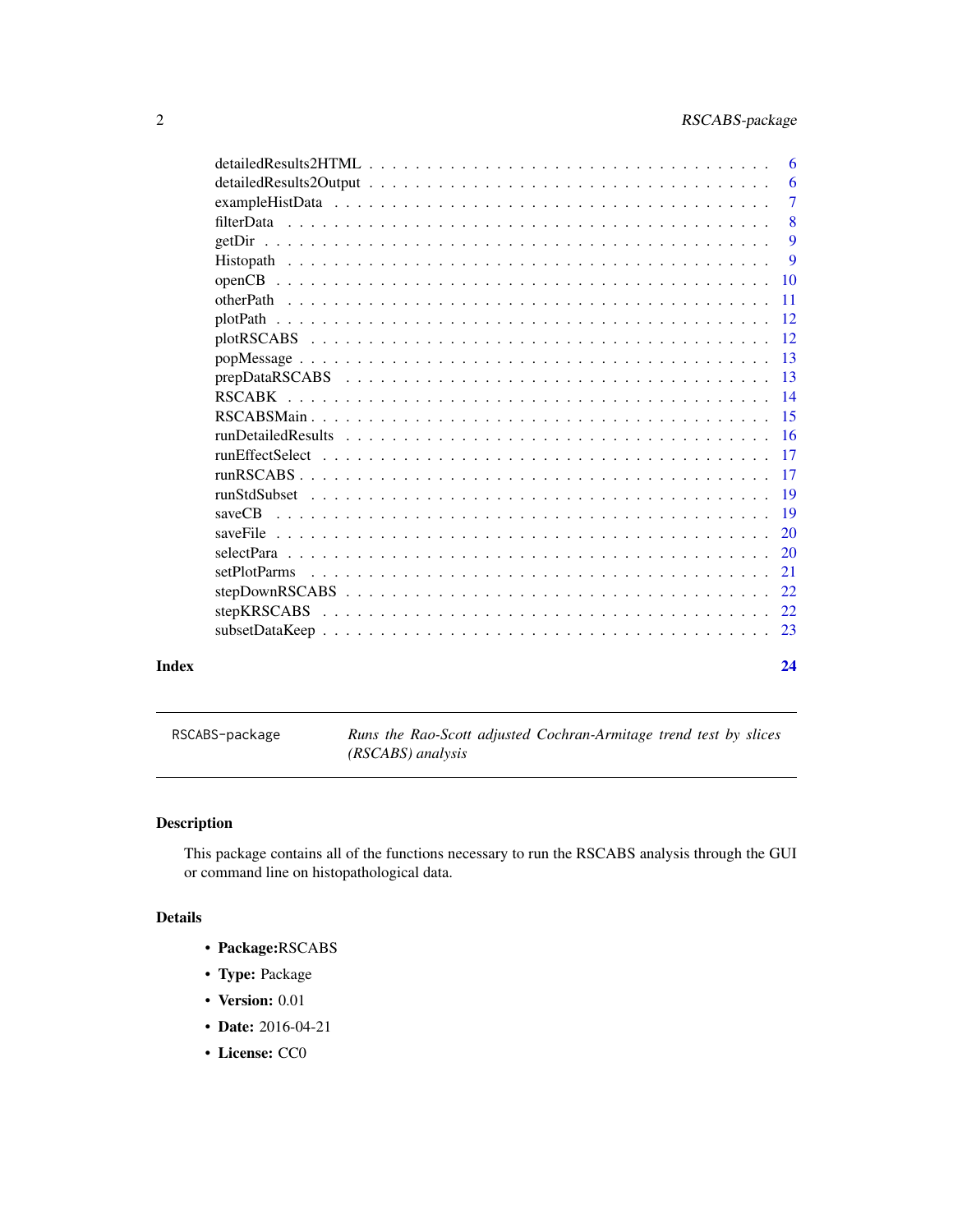# <span id="page-2-0"></span>addHistoSpec 3

#### Note

The command line version uses [runRSCABS](#page-16-1) (see example below). Use the command [Histopath](#page-8-1) to call the GUI version.

#### Author(s)

Joe Swintek <swintek.joe@epa.gov> as author and Kevin Flynn as a tester.

Maintainer: Joe Swintek <swintek.joe@epa.gov>

### References

Green, John W. and Springer, Timothy A. and Saulnier, Amy N. and Swintek, Joe, (2014) Statistical analysis of histopathological endpoints. Environmental Toxicology and Chemistry, 33(5), 1108- 1116

# Examples

```
## Not run:
#Take the subset corresponding to F0-females of 16 weeks of age
## Not run:
data(exampleHistData)
exampleHistData.sub<-exampleHistData[which(exampleHistData$Generation=='F2' &
exampleHistData$Genotypic_Sex=='Female' & exampleHistData$Age=='16_wk' ), ]
#Run RSCABS
exampleResults<-runRSCABS(exampleHistData.sub,'Treatment','Replicate',test.type='RS')
```
## End(Not run)

<span id="page-2-1"></span>addHistoSpec *Specify data parameters*

#### Description

Calls a tab where you can specify the names of the variables used in Histopath.

#### Usage

```
addHistoSpec(Notebook)
```
#### Arguments

Notebook The notebook the tab will be added to.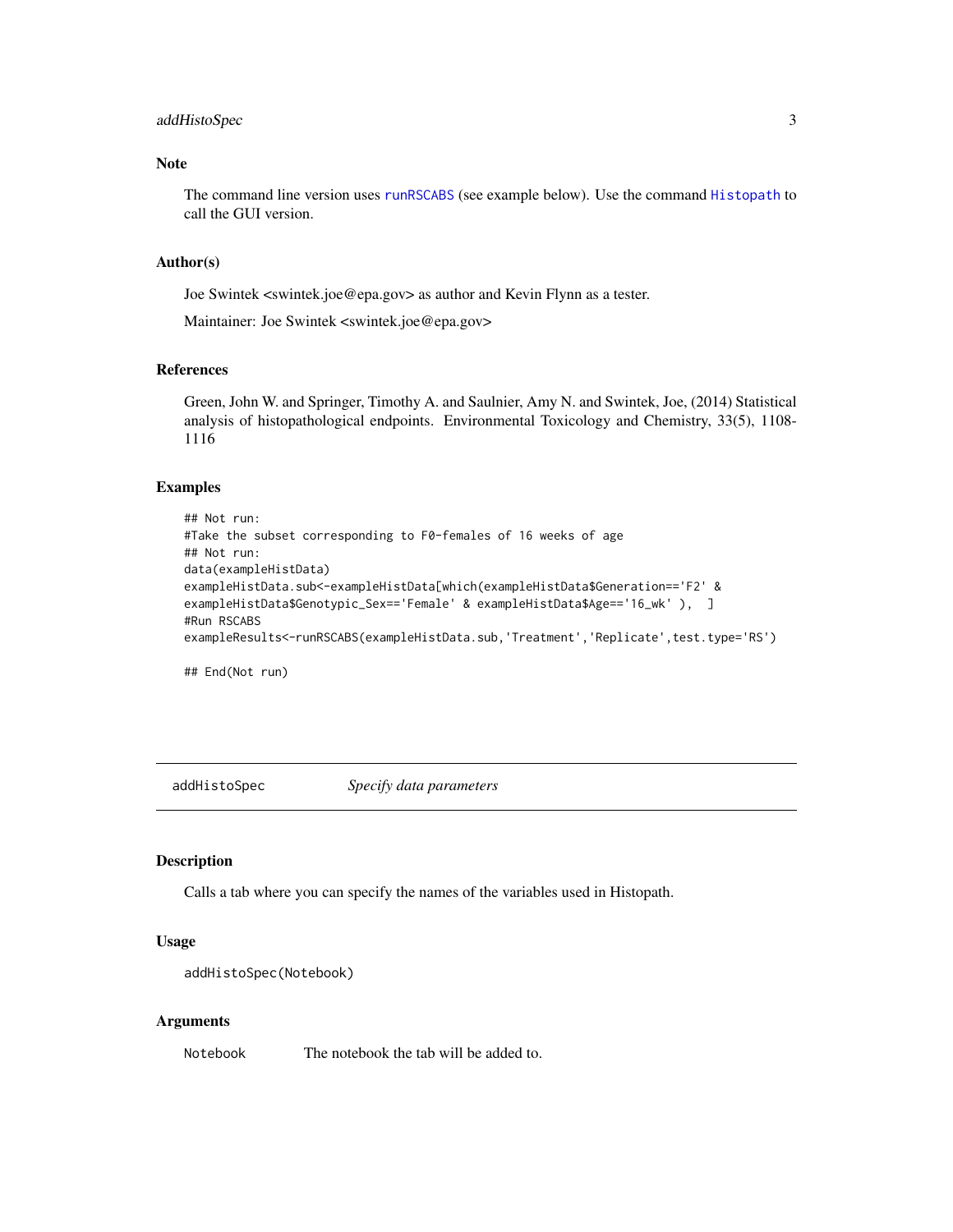# <span id="page-3-0"></span>Details

- Select Gender Variable: Button used to specify the name of the gender variable.
- Select Gender Value: Button used to specify the value of the gender variable.
- Select Generation Variable: Button used to specify the name of the generation variable.
- Select Generation Value: Button used to specify the value of the generation variable.
- Select Age Variable: Button used to specify the name of the age variable.
- Select Age Value: Button used to specify the value of the age variable.
- Select Treatment Variable: Button used to specify the name of the treatment variable.
- Select Replicate Variable: Button used to specify the name of the replicate variable.
- Confirm Selected Values and Variables: Press this button when all the values in the data specification form have been selected. Only Treatment must be selected to proceed with the analysis. If all values are selected a pop up message will appear directing you to the main tab.

# Author(s)

Joe Swintek

#### See Also

[runRSCABS](#page-16-1), [otherPath](#page-10-1), [Histopath](#page-8-1)

checkPlot *Check the selection for plotting*

#### Description

Checks the selection to find and display errors possible errors. This is called link{plotPath()}.

#### Usage

checkPlot()

#### Author(s)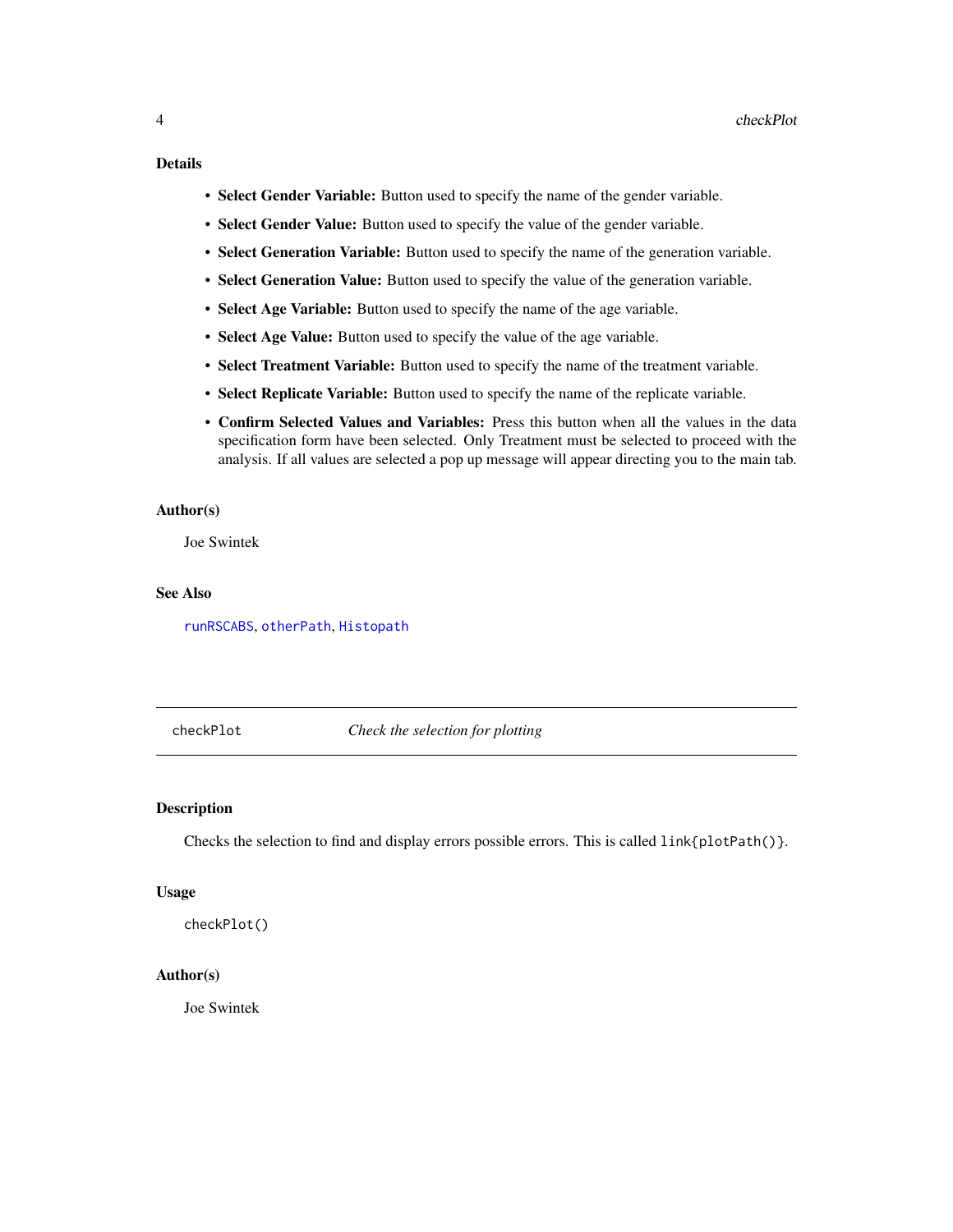<span id="page-4-1"></span><span id="page-4-0"></span>checkSelction *Checks user inputs*

#### Description

An internal function that checks to see if a variables necessary for Histopath to run has been defined

# Usage

```
checkSelction()
```
#### Details

This function relies on the global variables; GenderVar, GenderVal, GenerationVar, GenerationVal, AgeVar, AgeVal, and TreatmentVar. All of these values are controlled by the GUI.

#### Value

msg A message to the user displaying all the values and variables that still need to be declared.

# Author(s)

Joe Swintek

| convert2Score | Converts any object that is not zero or a positive number to NA |  |
|---------------|-----------------------------------------------------------------|--|
|---------------|-----------------------------------------------------------------|--|

# Description

An internal function for converting any non-whole number in a vector into NA which is excluded from the analysis.

# Usage

```
convert2Score(Dvec)
```
#### Arguments

Dvec A vector to be converted.

#### Value

Dvec A vector after conversion.

#### Author(s)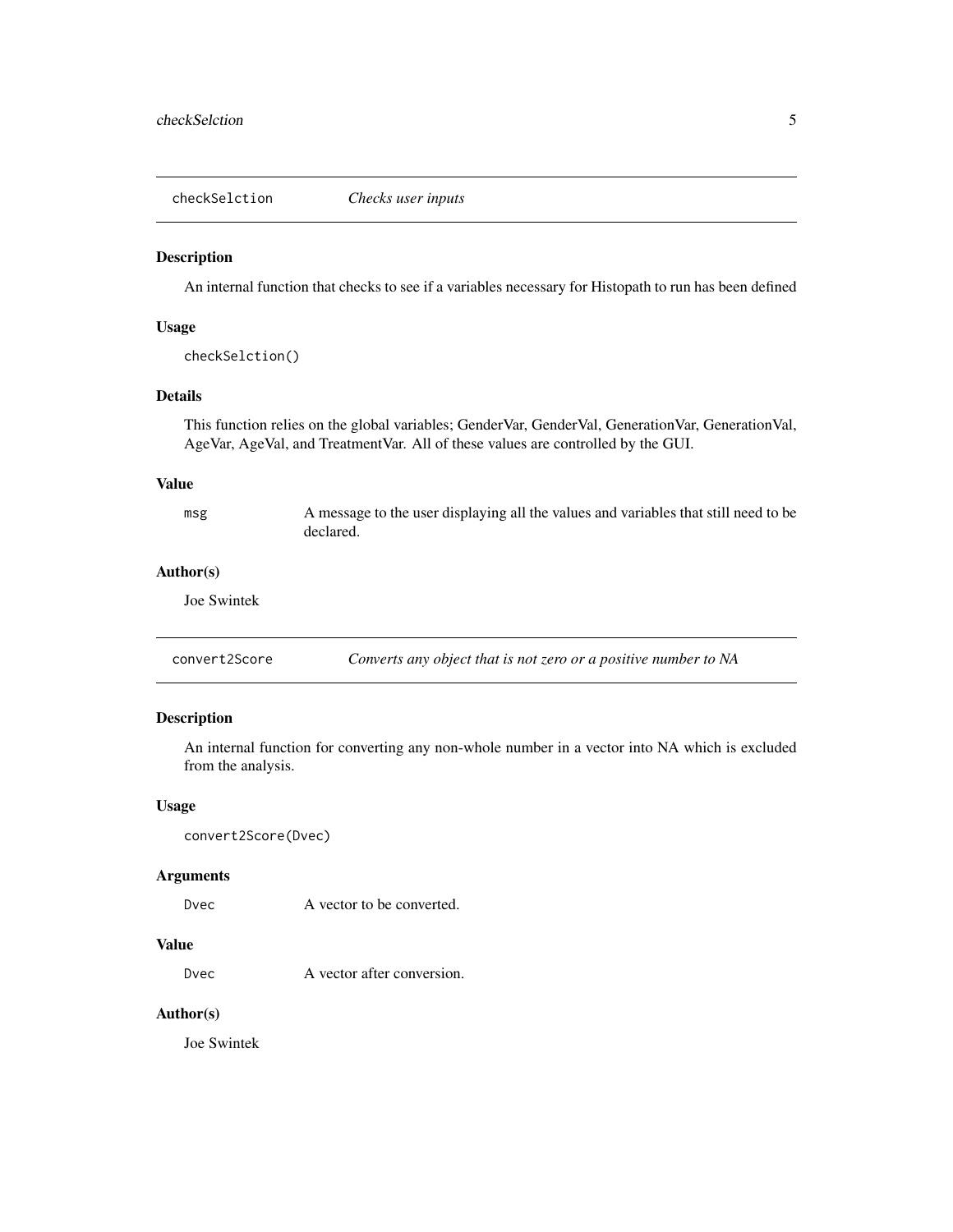<span id="page-5-2"></span><span id="page-5-0"></span>detailedResults2HTML *Saves results as an HTML file*

# Description

An internal function that prints results from [runDetailedResults](#page-15-1) to an HTML file.

#### Usage

```
detailedResults2HTML(Results, k, Dir, Effect,Inverse=FALSE)
```
#### Arguments

| Results | A Results data structure from runDetailedResults. |
|---------|---------------------------------------------------|
| k       | The severity score being displayed.               |
| Dir     | The name of the new directory to be created.      |
| Effect  | The name of the endpoint to be saved.             |
| Inverse | Bool indicating an inverse scale endpoint.        |

# Note

This function will end up creating a new folder.

#### Author(s)

Joe Swintek

# See Also

[runDetailedResults](#page-15-1), [detailedResults2Output](#page-5-1)

<span id="page-5-1"></span>detailedResults2Output

*Print results to the GUI window*

# Description

An internal function that prints results from [runDetailedResults](#page-15-1) to the window.

#### Usage

```
detailedResults2Output(Effect, Results, k, ResultsBox, BoolNotebook,
Notebook = NULL, Inverse=FALSE)
```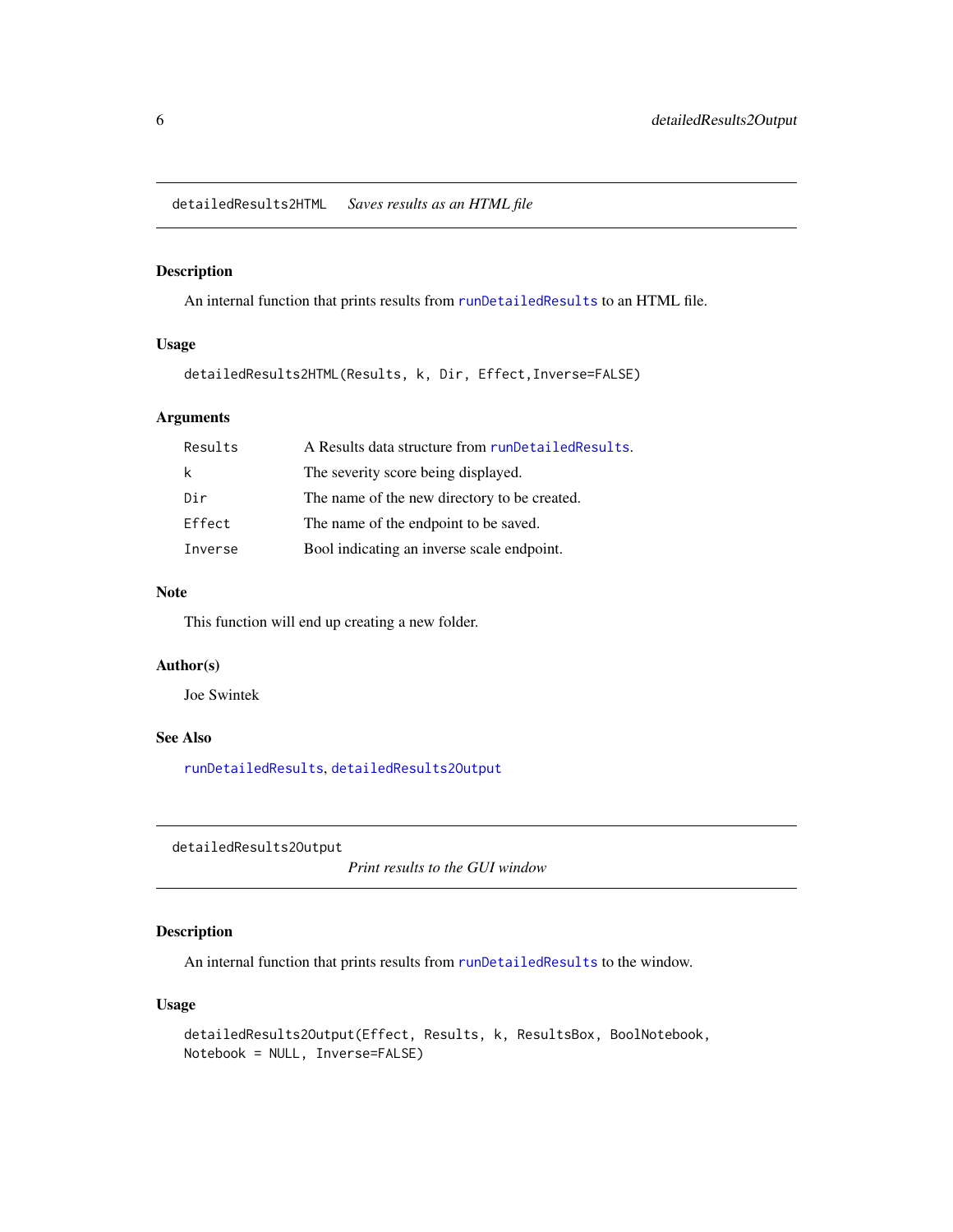# <span id="page-6-0"></span>exampleHistData 7

#### Arguments

| Effect              | The tested endpoint.                                          |
|---------------------|---------------------------------------------------------------|
| Results             | A Results data structure from runDetailedResults.             |
| k                   | The severity score being displayed.                           |
| ResultsBox          | The name of the box the results are displayed in.             |
| <b>BoolNotebook</b> | A bool indicating to add another tab to the current notebook. |
| Notebook            | The current notebook.                                         |
| Inverse             | Bool indicating an inverse scale endpoint.                    |

#### Author(s)

Joe Swintek

#### See Also

[runDetailedResults](#page-15-1), [detailedResults2HTML](#page-5-2)

exampleHistData *Example histology data*

#### Description

Example Histology data included in StatCharrms and RSCABS.

#### Usage

```
data(exampleHistData)
```
#### Format

A test data set for StatCharrms and RSCABS that contains all the necessary identifiers along with 51 histopathological endpoints.

Generation The generation, with three levels F0, F1, and F2.

Treatment The treatment variable, with 6 levels, where 1 represents the controls.

- Replicate The replicate variable. Observation within the same generation, treatment, and replicate value belong to the same replicate.
- Genotypic\_Sex The genotypic sex either Female or Male.

Age The age ether 16\_wk or 8\_wk.

#### Source

US EPA Duluth MED Lab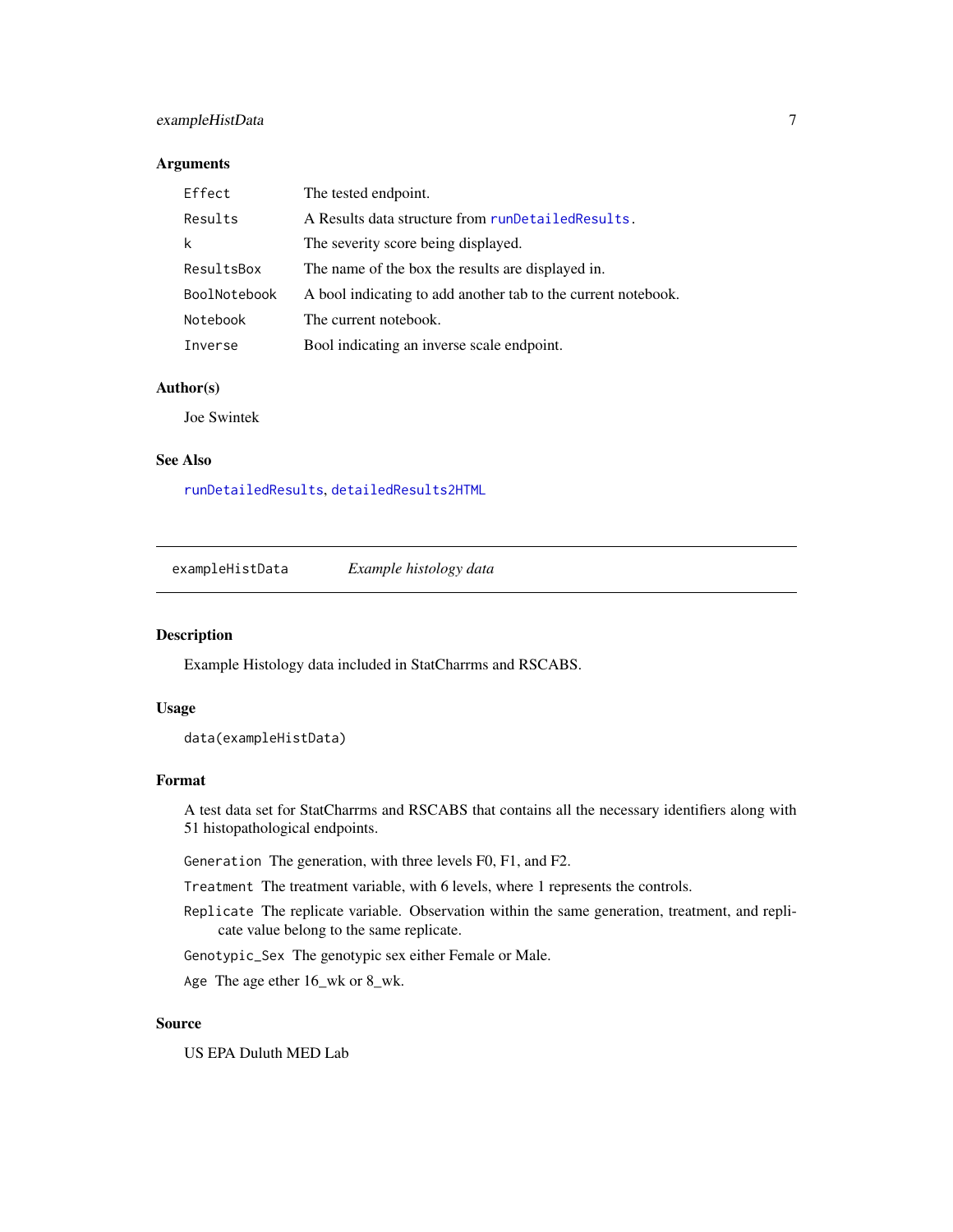# <span id="page-7-0"></span>References

TBA

# Examples

data(exampleHistData) str(exampleHistData)

filterData *Filters problematic data*

# Description

An internal function called by OtherPath to filter out problematic endpoints for calculating detailed responses.

#### Usage

filterData(effect, Data)

# Arguments

| effect | The endpoint under examination |
|--------|--------------------------------|
| Data   | Data from Histopath            |

### Details

Filter out potential endpoints that do not have a score above 0 or contain values above 20. This will also exclude anything flagged as an identification variable.

#### Value

Bool Returns a TRUE or FALSE

#### Author(s)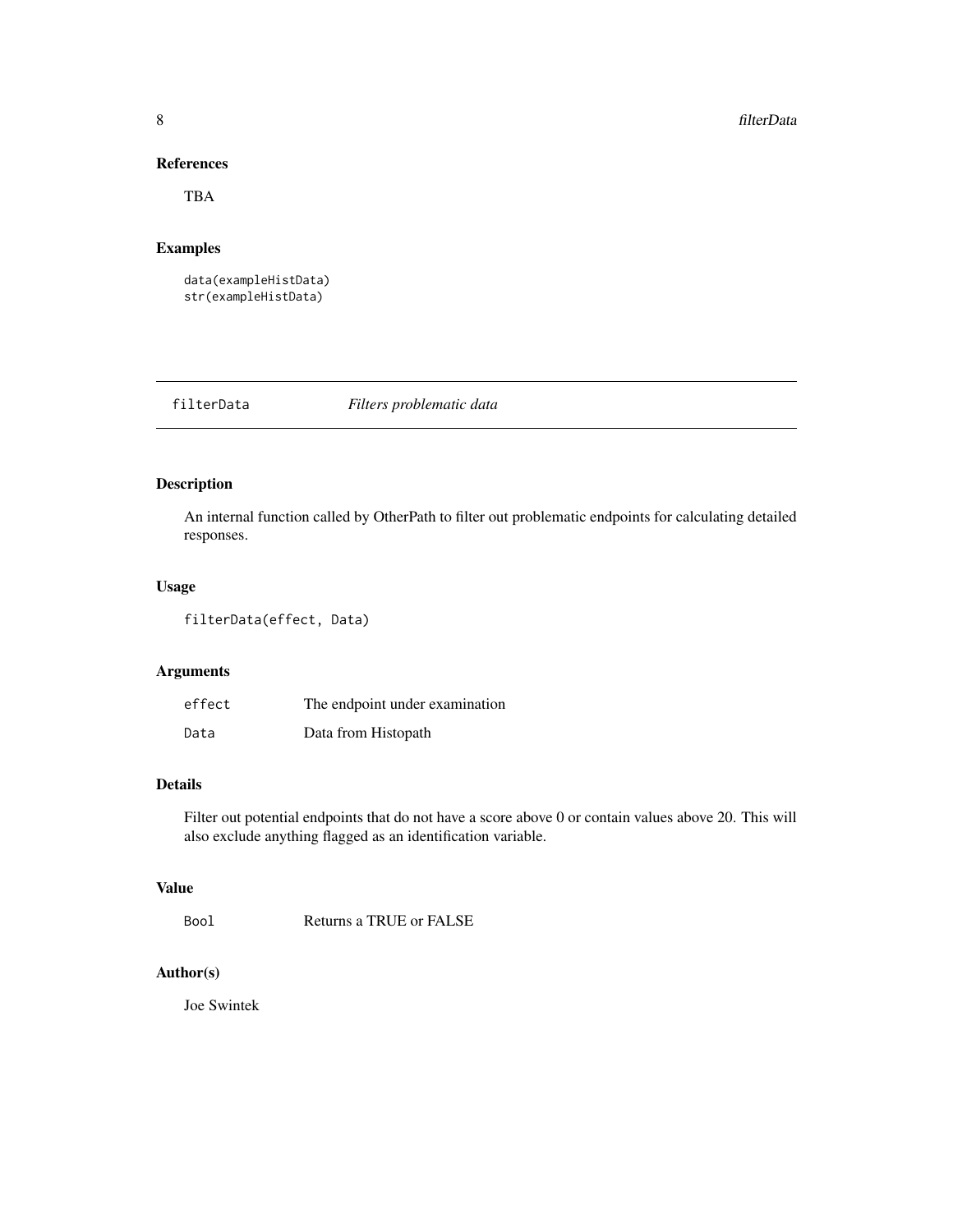<span id="page-8-0"></span>

An internal function that creates a dialogue box to attain the name of a directory to be created.

#### Usage

getDir(window)

#### Arguments

window The window the dialogue box resides in.

### Value

Dir The name of a directory.

#### Author(s)

Joe Swintek

<span id="page-8-1"></span>

Histopath *GUI for analysis of histopathological data*

#### **Description**

This is the function call to start the GUI interface for StatCharrms

# Usage

Histopath()

#### Details

- Load Data Button: A standard data set in the "tall" format. Every row indicates an organism. The data set must contain columns for the treatment level and every tested histological endpoint. The data must be in .csv to load it into Histopath.
- Specify Data Button: This is used to tell Histopath the names of the columns used to specify the data. Pushing the button bring up a new tab that needs to be navigated to. See [addHistoSpec](#page-2-1) for details.
- Run RSCABS Button: Pressing this will perform the RSCABS analysis. The results will replace the current data in the display box.
- Run Other Analyses Button: Pressing this will perform the bring up a new window with the ability to perform other relevant analyses. See [otherPath](#page-10-1) for details.
- Save Result Button: Used to save the results of the RSCABS analysis.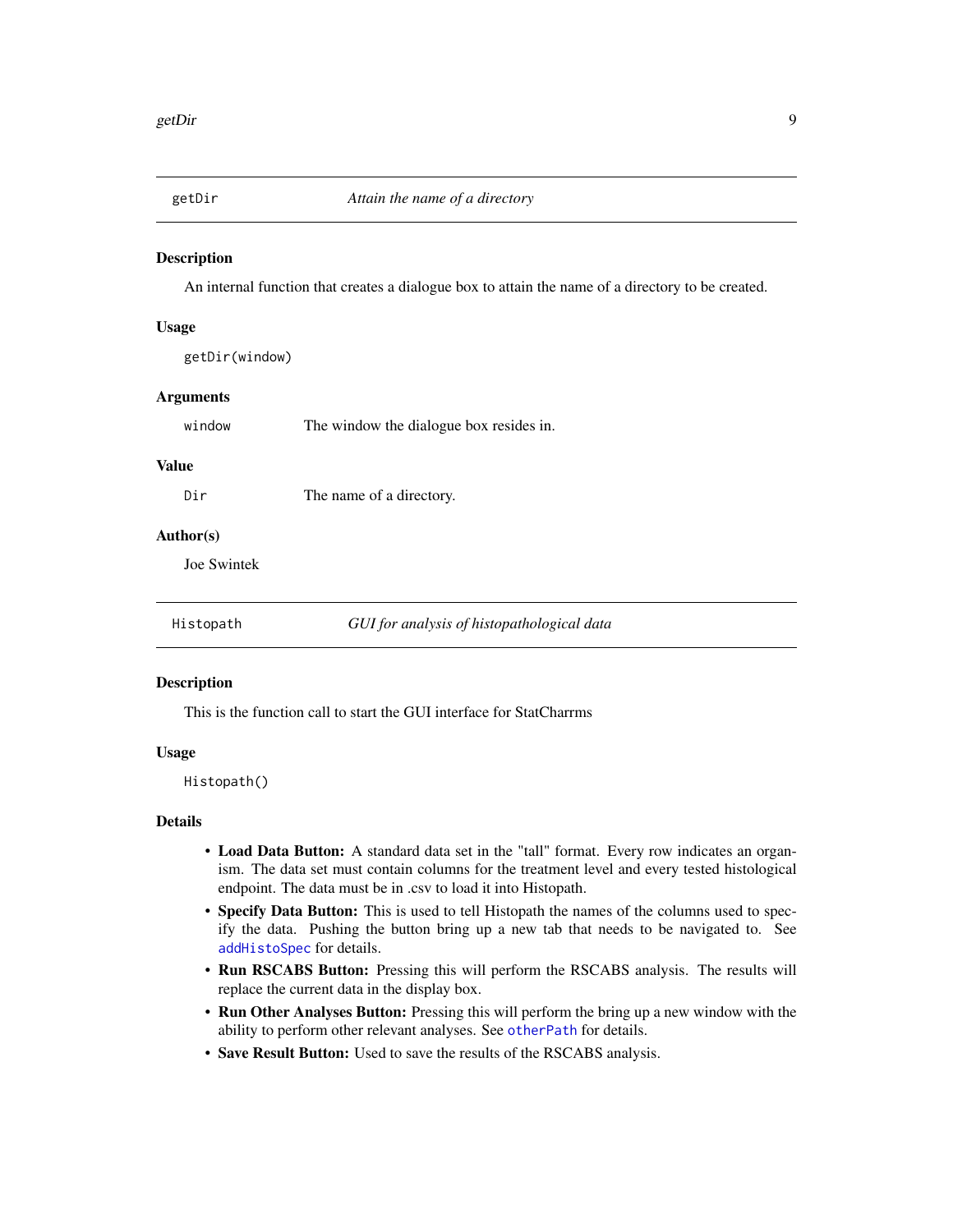# Value

Returns a list with the following values:

| Response  | The endpoint that is being tested.                                                                                                                                              |
|-----------|---------------------------------------------------------------------------------------------------------------------------------------------------------------------------------|
| Treatment | The treatment level.                                                                                                                                                            |
| R-Score   | The severity score from the histology.                                                                                                                                          |
| Statistic | The test statistic corresponding that row's endpoint treatment level, and RSCORE.                                                                                               |
| P-Value   | The corresponding p-value.                                                                                                                                                      |
| Signif    | The significance flag where "." is a p-value $> 0.05$ , "*" is a $0.01 <$ p-value $\le$<br>0.05, "**" for $0.001 < p$ -value $\leq 0.01$ , and "***" for p-value $\leq 0.001$ . |

# Note

See the vignette for a full tutorial on how to use this function.

# Author(s)

Joe Swintek

# References

Green, John W., Springer, Timothy A., Saulnier, Amy N., and Swintek, Joe (2014) Statistical analysis of histopathological endpoints. Environmental Toxicology and Chemistry, 33(5), 1108-1116

#### See Also

[runRSCABS](#page-16-1), [otherPath](#page-10-1), [addHistoSpec](#page-2-1)

openCB *Open a csv file*

#### Description

An internal function that creates a dialogue box used to open a file with a csv extension.

#### Usage

```
openCB(window)
```
# Arguments

window The window the dialogue box resides in.

#### Value

df The data frame that is opened.

<span id="page-9-0"></span>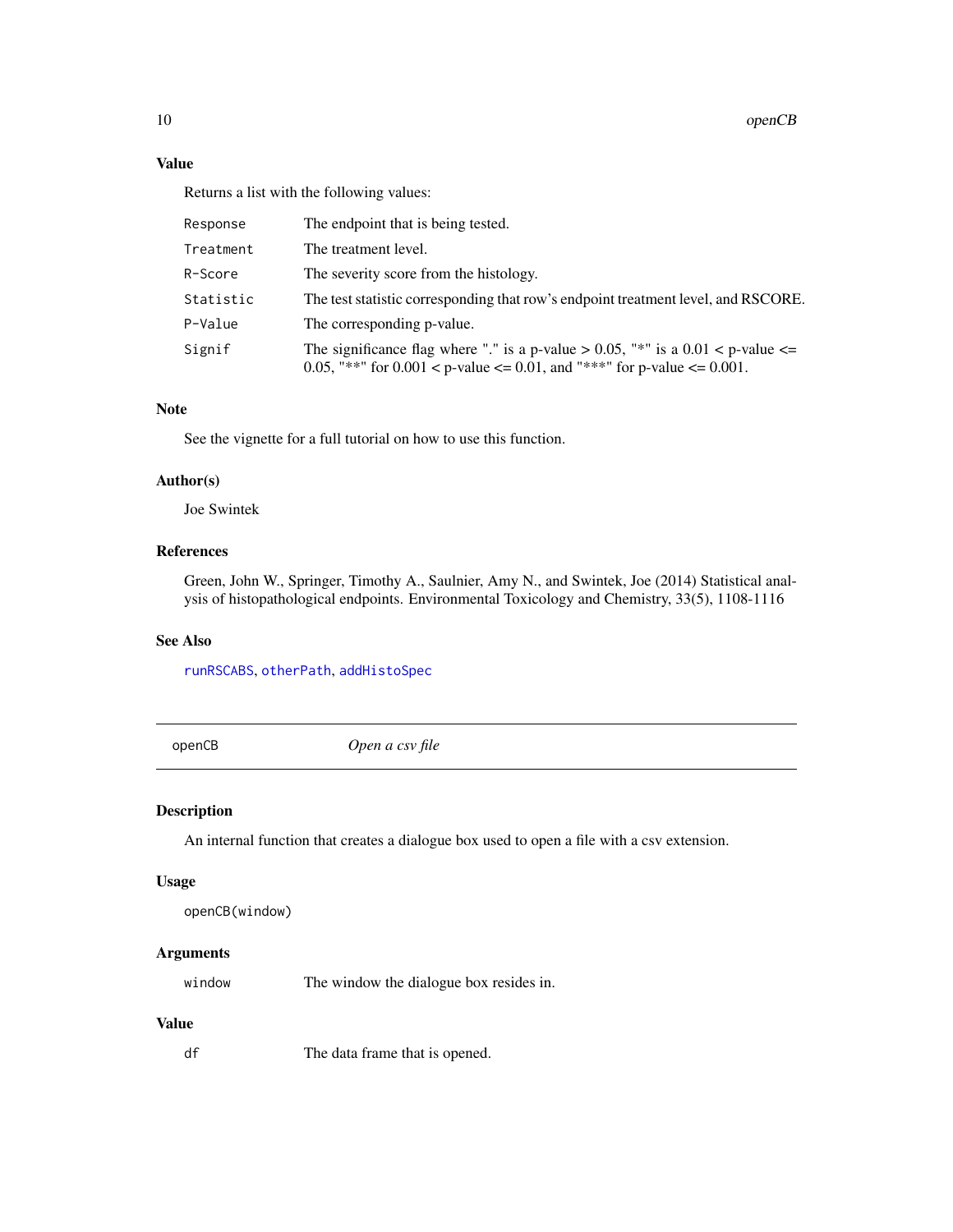#### <span id="page-10-0"></span>otherPath 11

#### Author(s)

Joe Swintek

#### <span id="page-10-1"></span>otherPath *Other analyses for histopathological endpoints*

#### Description

This window is used to calculate the Cochran-Armitage trend test by slices(SCABS), the chisquared test for homogeneity, and a frequency table for each end point.

#### Usage

otherPath()

#### Details

- Run SCABS Button:Run SCABS on all end points.
- Get Details on a Response Button:Attains values for; the chi-squared test for homogeneity, frequency tables, and a RSCABS analysis for a single endpoint.
- Get Details on all Responses Button:Attains values for; the chi-squared test for homogeneity, frequency tables, and a RSCABS analysis for all endpoints. This will prompt the creation of a new directory and fill that directly with html files containing tables for each endpoint.
- Save Button:Saves the results from the last analysis ran. SCABS analyses are saved as csv files, while detailed on a Responses are saved as html files.

#### Author(s)

Joe Swintek

# See Also

[runRSCABS](#page-16-1), [addHistoSpec](#page-2-1), [Histopath](#page-8-1)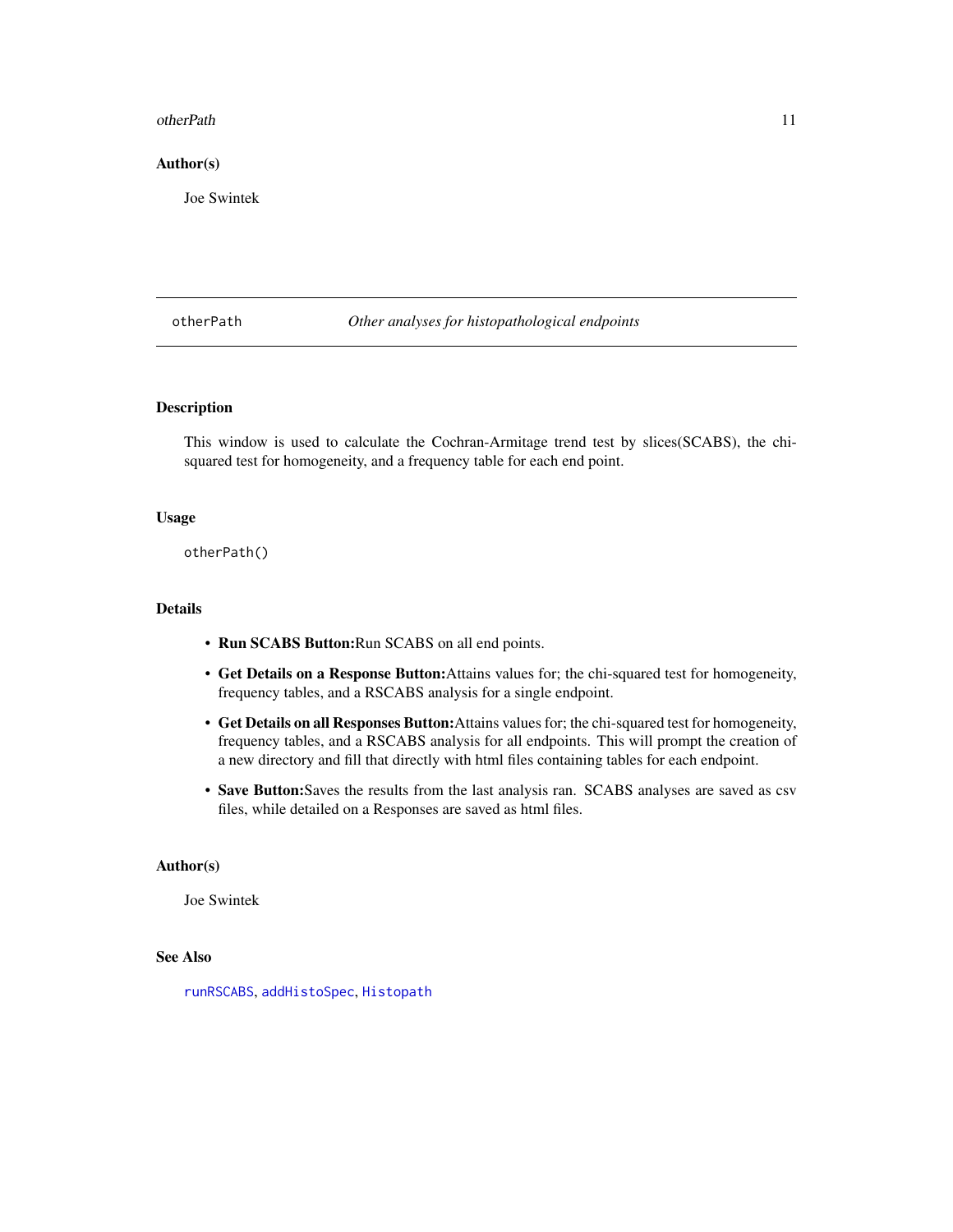<span id="page-11-0"></span>

GUI for plotting histopathological data.

# Usage

plotPath()

# Details

See [plotRSCABS](#page-11-1) or [setPlotParms](#page-20-1) for further details.

# Author(s)

Joe Swintek

# See Also

[plotRSCABS](#page-11-1)

<span id="page-11-1"></span>plotRSCABS *Plots histopathological data.*

# Description

Plots histopathological data used in the RSCABS analysis as stacked bar graphs.

# Usage

```
plotRSCABS(Data, Effect, Treatment, Metric = "Percent", Lowest = "Remove",
PlotParameters = NULL, Format = NULL, File = NULL, ...
```
# Arguments

| Data      | Tall formatted data used in Histopath and runRSCABS.                                                                    |
|-----------|-------------------------------------------------------------------------------------------------------------------------|
| Effect    | The name of endpoint being plotted.                                                                                     |
| Treatment | The name of the treatment variable.                                                                                     |
| Metric    | The value being plotted, either "Total" or as a "Percent".                                                              |
| Lowest    | Determines whether to "Include" or "Remove" the lowest response. The lowest<br>response should correspond to no effect. |
| PlotParms | A list of plotting parameters, see setPlotParms.                                                                        |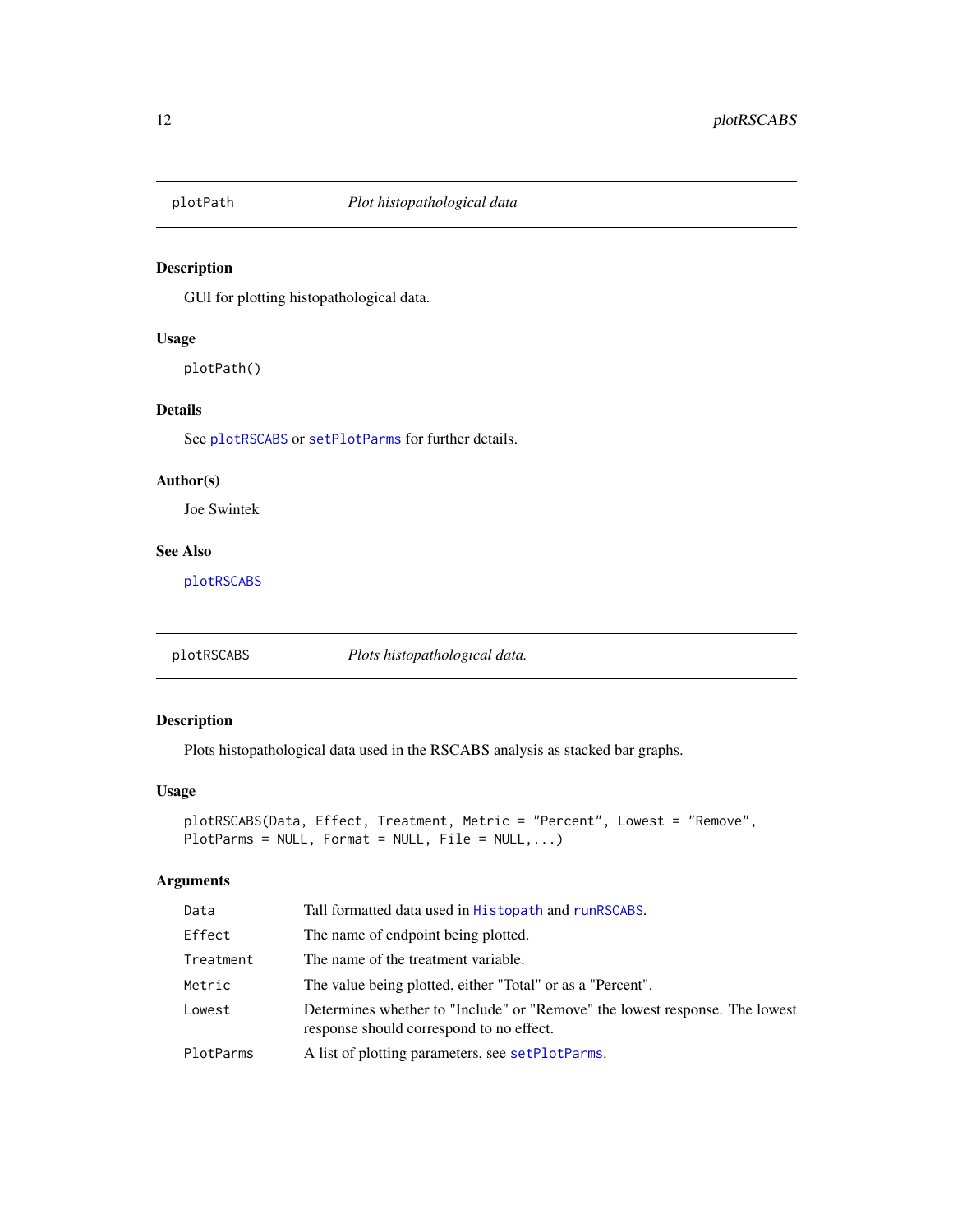# <span id="page-12-0"></span>popMessage 13

| Format   | The name (as a string) of the function that saves the plot to a file. Use NULL to<br>print the plot to the screen. |
|----------|--------------------------------------------------------------------------------------------------------------------|
| File     | The name of the file the plot is saved to.                                                                         |
| $\cdots$ | Other arguments to be passed to barplot.                                                                           |

# Author(s)

Joe Swintek

popMessage *Pops up a message*

# Description

An internal function that creates a window to display a message.

# Usage

popMessage(Message)

# Arguments

Message A message to be displayed.

#### Author(s)

Joe Swintek

prepDataRSCABS *Prepares data for an RSCABS analysis*

# Description

an internal function that takes tall formatted data and converts it to a form usable for the RSCABS analysis.

#### Usage

```
prepDataRSCABS(Effect = "", Data = {}, Treatment = "", Replicate = "")
```
# Arguments

| Effect    | The endpoint being converted.       |
|-----------|-------------------------------------|
| Data      | The tall formatted data set.        |
| Treatment | The name of the treatment variable. |
| Replicate | The name of the replicate variable. |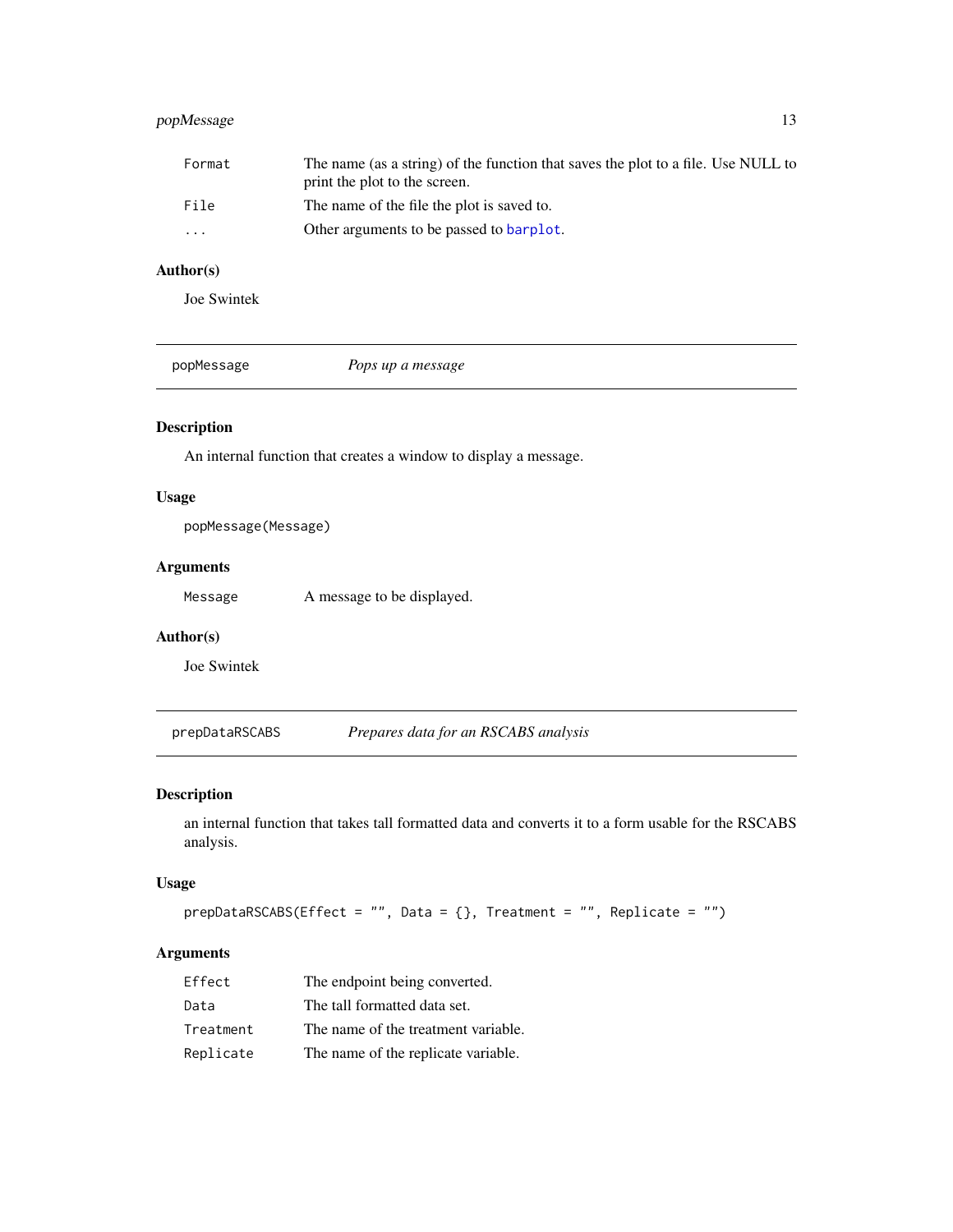# <span id="page-13-0"></span>Value

Returns a list containing:

| x.i.j | matrix containing the number of observed "successes" for replicate i on treat-<br>ment j. |
|-------|-------------------------------------------------------------------------------------------|
| n.i.i | matrix containing the number of observations for replicate i on treatment j.              |
| m.i   | matrix of number replicates in each treatment-replicate combination.                      |
| K.max | The maximum severity score for the endpoint.                                              |
|       |                                                                                           |

# Author(s)

Joe Swintek

RSCABK *Runs the kth slice of RSCABS*

# Description

An internal function that calculates the RSCABS or SCABS test statistic with the associated pvalue.

# Usage

RSCABK(x.i.j, n.i.j, m.i, TestK, test.type)

# Arguments

| x.i.j     | matrix containing the number of observed "successes" for replicate i on treat-<br>ment j.                                                                     |
|-----------|---------------------------------------------------------------------------------------------------------------------------------------------------------------|
| n.i.j     | matrix containing the number of observations for replicate i on treatment j.                                                                                  |
| m.i       | matrix of number units in each treatment/replicate combination.                                                                                               |
| TestK     | The kth severity score being tested.                                                                                                                          |
| test.type | Indicate the type of analysis to be performed. Use "RS" to select the Rao-Scott<br>adjustment to the Cochran-Armitage test and "CA" to ignore the adjustment. |

# Value

Returns a list with the following values:

| Response  | The endpoint that is being tested.                                                                                                                            |
|-----------|---------------------------------------------------------------------------------------------------------------------------------------------------------------|
| Treatment | The treatment level.                                                                                                                                          |
| R-Score   | The severity score from the histology.                                                                                                                        |
| Statistic | The test statistic corresponding to that row's endpoint treatment level and R-<br>Score.                                                                      |
| P-Value   | The corresponding p-value                                                                                                                                     |
| Signif    | The significance flag where "." is a p-value $> 0.05$ , "*" is a 0.01 < p-value <=<br>0.05, "**" for 0.001 < p-value <= 0.01, and "***" for p-value <= 0.001. |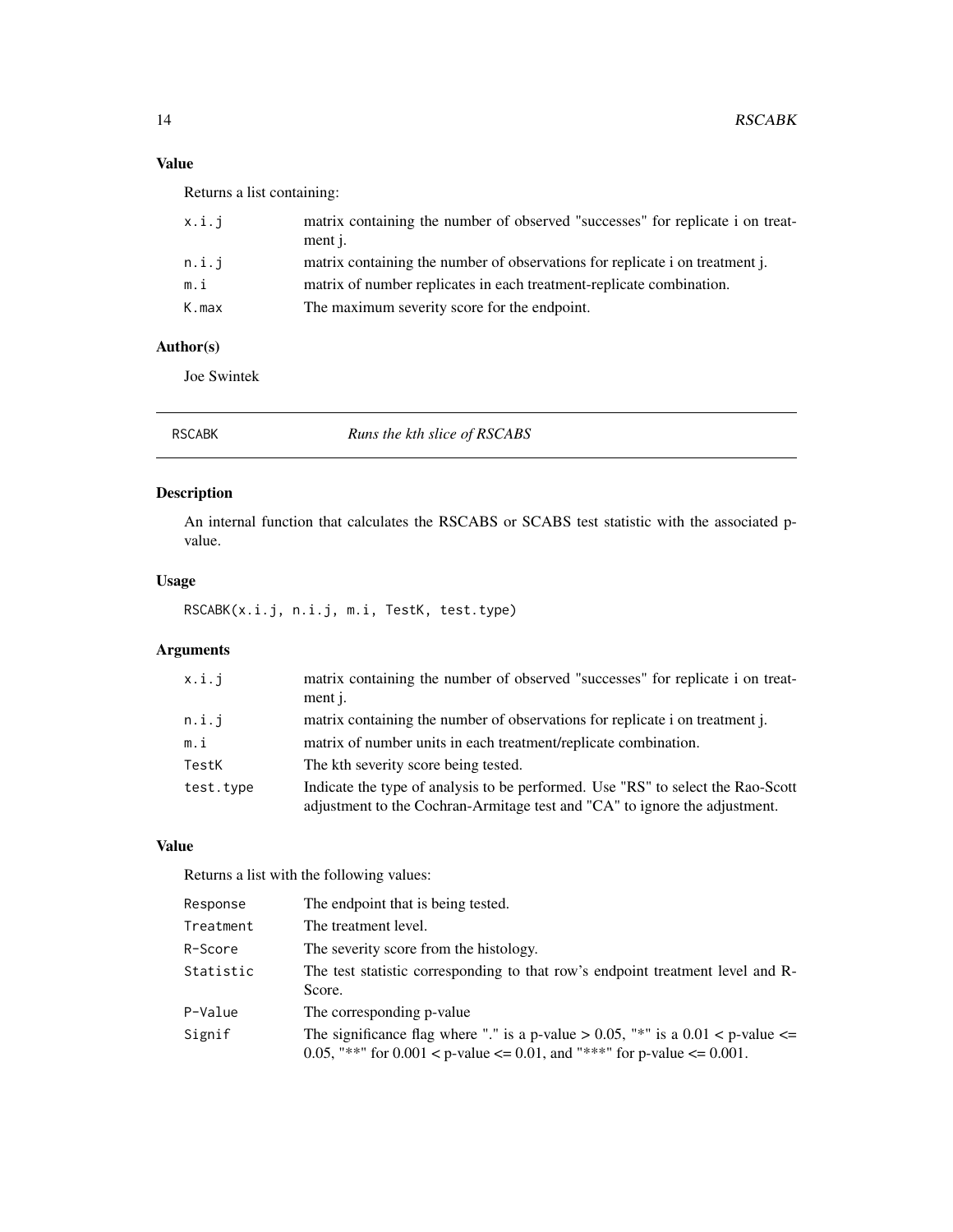# <span id="page-14-0"></span>RSCABSMain 15

# Author(s)

Joe Swintek

# RSCABSMain *Cleans data and runs RSCABS when called from the GUI interface*

# Description

This is an internal function called though the GUI to prepare data for input into [runRSCABS](#page-16-1).

# Usage

```
RSCABSMain(Data, GroupVar = "", ReplicateVar = "", BoScabs = FALSE)
```
# Arguments

| Data           | A standard data set in the tall format. Every row indicates an organism. The data<br>set must contain columns for the treatment level and every tested histological<br>endpoint.     |
|----------------|--------------------------------------------------------------------------------------------------------------------------------------------------------------------------------------|
| GroupVar       | The name of the column that contain the information about the treatment level.<br>Increasing values indicate higher treatments.                                                      |
| ReplicateVar   | The name of the column that contain the information about the replicate struc-<br>ture. This is optional, if this is not declared at function call, BoScabs will be set<br>to FALSE. |
| <b>BoScabs</b> | Indicate the type of analysis to be performed. Use FALSE to select the Rao-Scott<br>adjustment to the Cochran-Armitage test and TRUE to ignore the adjustment.                       |

# Value

Returns a list with the following values:

| Response  | The endpoint that is being tested.                                                                                                                                               |
|-----------|----------------------------------------------------------------------------------------------------------------------------------------------------------------------------------|
| Treatment | The treatment level.                                                                                                                                                             |
| R-Score   | The severity score from the histology.                                                                                                                                           |
| Statistic | The test statistic corresponding that row's endpoint treatment level, and R-Score.                                                                                               |
| P-Value   | The corresponding p-value                                                                                                                                                        |
| Signif    | The significance flag with "." is a p-value $> 0.05$ , "*" is a $0.01 < p$ -value $\le 0.05$ ,<br>"**" for $0.001 < p$ -value $\leq 0.01$ , and "***" for p-value $\leq 0.001$ . |

# Author(s)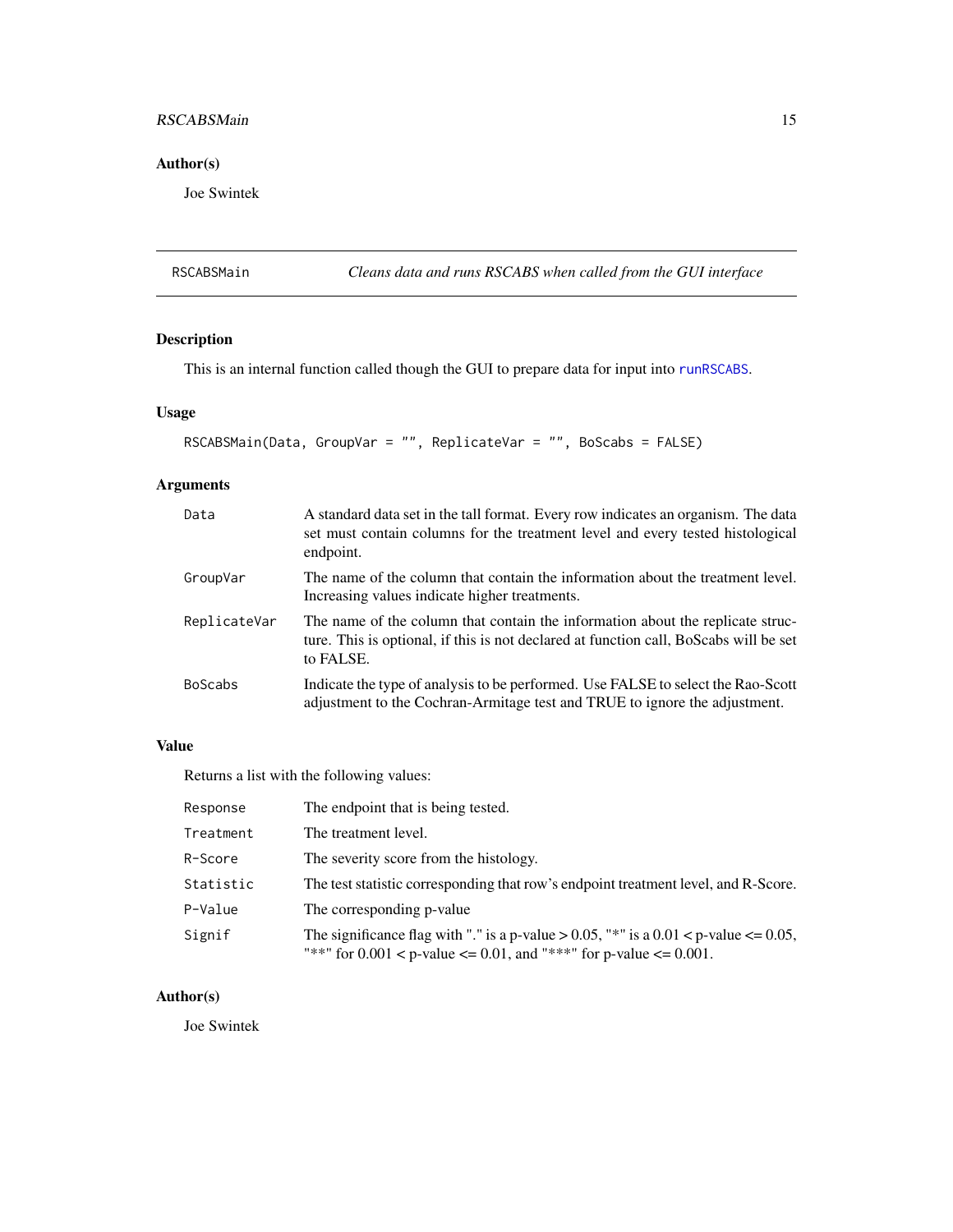<span id="page-15-1"></span><span id="page-15-0"></span>An internal function called by OtherPath to attain detailed results on an endpoint. This function; performs a chi-squared test for homogeneity, calculates a frequency table, and recalculates RSCABS.

# Usage

```
runDetailedResults(Data, GroupVar = "", ReplicateVar = "", effect = "",Inverse=FALSE)
```
# Arguments

| Data         | Tall formatted data from Histopath.                           |
|--------------|---------------------------------------------------------------|
| GroupVar     | The name of the treatment variable.                           |
| ReplicateVar | The name of the replicate variable.                           |
| effect       | The effect being tested.                                      |
| Inverse      | Bool, indicating that this effect is an inverse scale effect. |

# Value

Returns a list containing:

| Numeric    | The top level of the list is a numeric key associated with the severity score. |
|------------|--------------------------------------------------------------------------------|
| ChiResults | Chi square results.                                                            |
| Step\$Row  | The results from the RSCABS analysis.                                          |
|            | Step\$FreqTable The frequency table associated with each treatment level.      |

# Author(s)

Joe Swintek

# See Also

[detailedResults2HTML](#page-5-2), [detailedResults2Output](#page-5-1)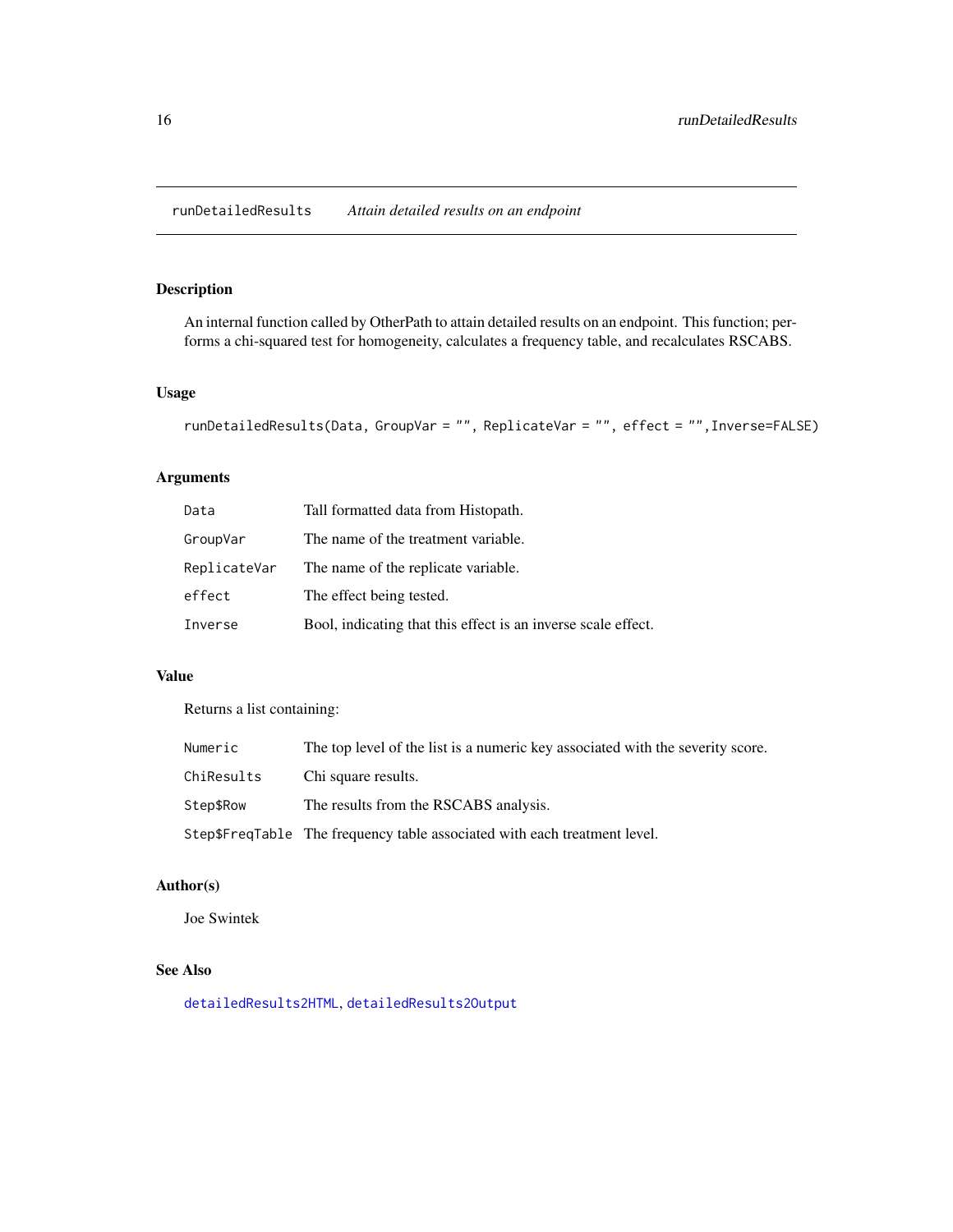<span id="page-16-0"></span>runEffectSelect *Runs a detailed analysis on an endpoint*

# Description

An internal function called when the "Get Details on a Response" button is pushed. This function sanitizes the user's input, performs a detailed analysis on an endpoint, then prints them to the display.

#### Usage

runEffectSelect()

# Author(s)

Joe Swintek

<span id="page-16-1"></span>runRSCABS *Runs RSCABS*

# Description

Runs the Rao-Scott adjusted Cochran-Armitage trend test by slices (RSCABS) analysis.

#### Usage

```
runRSCABS(Data, Treatment, Replicate='', Effects = '', test.type = "RS")
```
# Arguments

| Data      | A standard data set in the tall format. Every row indicates an organism. The data<br>set must contain columns for the treatment level and every tested histological<br>endpoint.  |
|-----------|-----------------------------------------------------------------------------------------------------------------------------------------------------------------------------------|
| Treatment | The name of the column that contains the information about the treatment level.<br>Increasing values indicate higher treatments.                                                  |
| Replicate | The name of the column that contains the information about the replicate struc-<br>ture. If the replicate is not specified this will default to running "CA" as the test<br>type. |
| Effects   | The endpoint to be tested. Defaults to all columns that have integers less then<br>20. The analysis assumes that higher scores indicate a worse outcome.                          |
| test.type | Indicate the type of analysis to be performed. Use "RS" to select the Rao-Scott<br>adjustment to the Cochran-Armitage test and "CA" to ignore the adjustment.                     |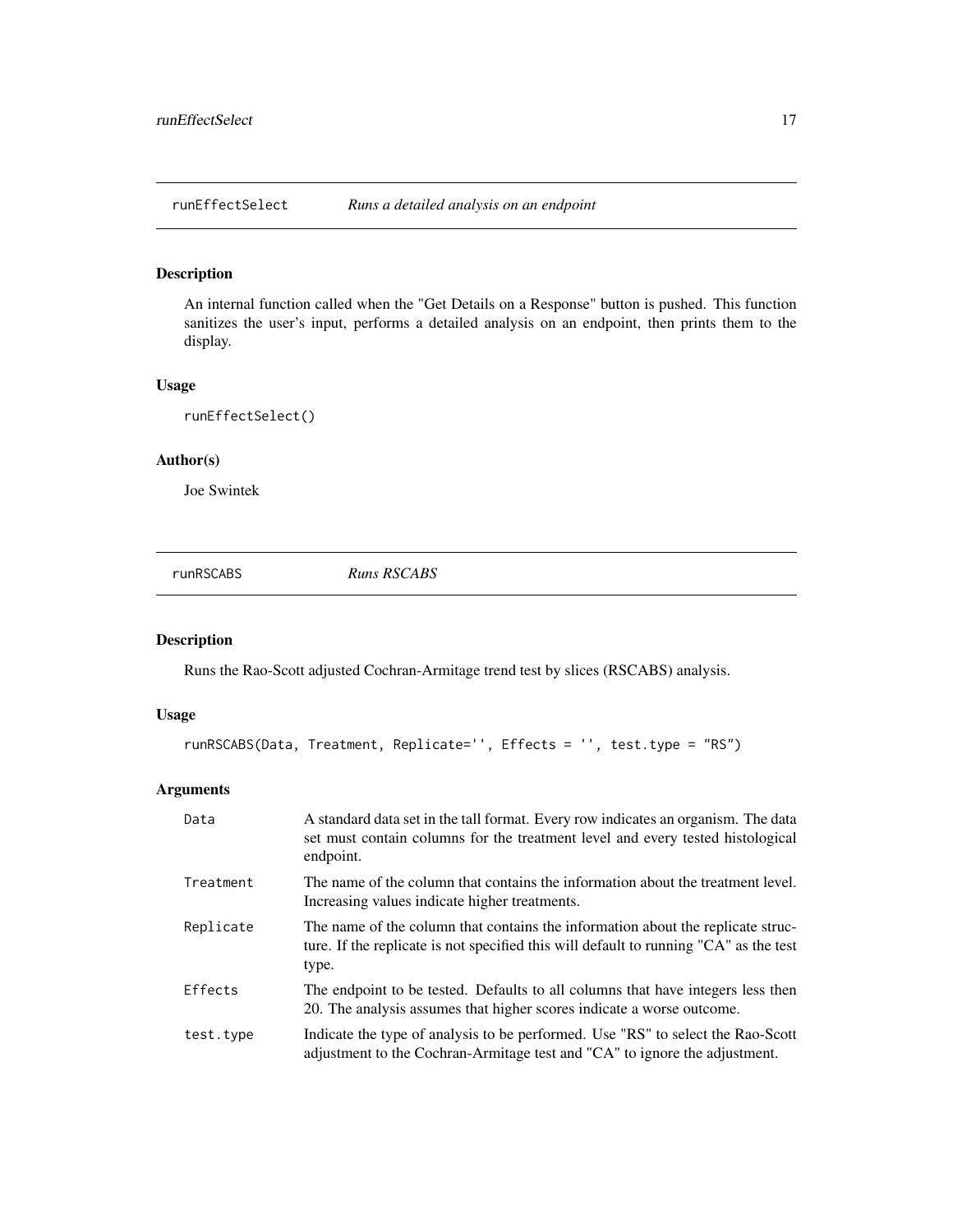#### Value

Returns a list with the following values:

| Response  | The endpoint that is being tested.                                                                                                                                 |
|-----------|--------------------------------------------------------------------------------------------------------------------------------------------------------------------|
| Treatment | The treatment level.                                                                                                                                               |
| R-Score   | The severity score from the histology.                                                                                                                             |
| Statistic | The test statistic corresponding to that row's endpoint treatment level, and R-<br>Score.                                                                          |
| P-Value   | The corresponding p-value                                                                                                                                          |
| Signif    | The significance flag where "." is a p-value $> 0.05$ , "*" is a $0.01 <$ p-value $\le$<br>0.05, "**" for 0.001 < p-value <= 0.01, and "***" for p-value <= 0.001. |

# Note

The outputted data frame will not show results for endpoints that did not meet selection criteria as determined by [checkSelction](#page-4-1). Also note that RSCABS is a step down procedure so analysis for an effect at an RSCORE will stop when a non-significant result is found.

#### Author(s)

Joe Swintek

#### References

Green, John W. and Springer, Timothy A. and Saulnier, Amy N. and Swintek, Joe, (2014) Statistical analysis of histopathological endpoints. Environmental Toxicology and Chemistry, 33(5), 1108- 1116

#### Examples

```
## Not run:
## Not run:
#Take the subset corresponding to F0-females of 16 weeks of age
data(exampleHistData)
exampleHistData.sub<-exampleHistData[which(exampleHistData$Generation=='F2' &
exampleHistData$Genotypic_Sex=='Female' & exampleHistData$Age=='16_wk'), ]
#Run RSCABS
exampleResults<-runRSCABS(exampleHistData.sub,'Treatment',
'Replicate',test.type='RS')
```
## End(Not run)

<span id="page-17-0"></span>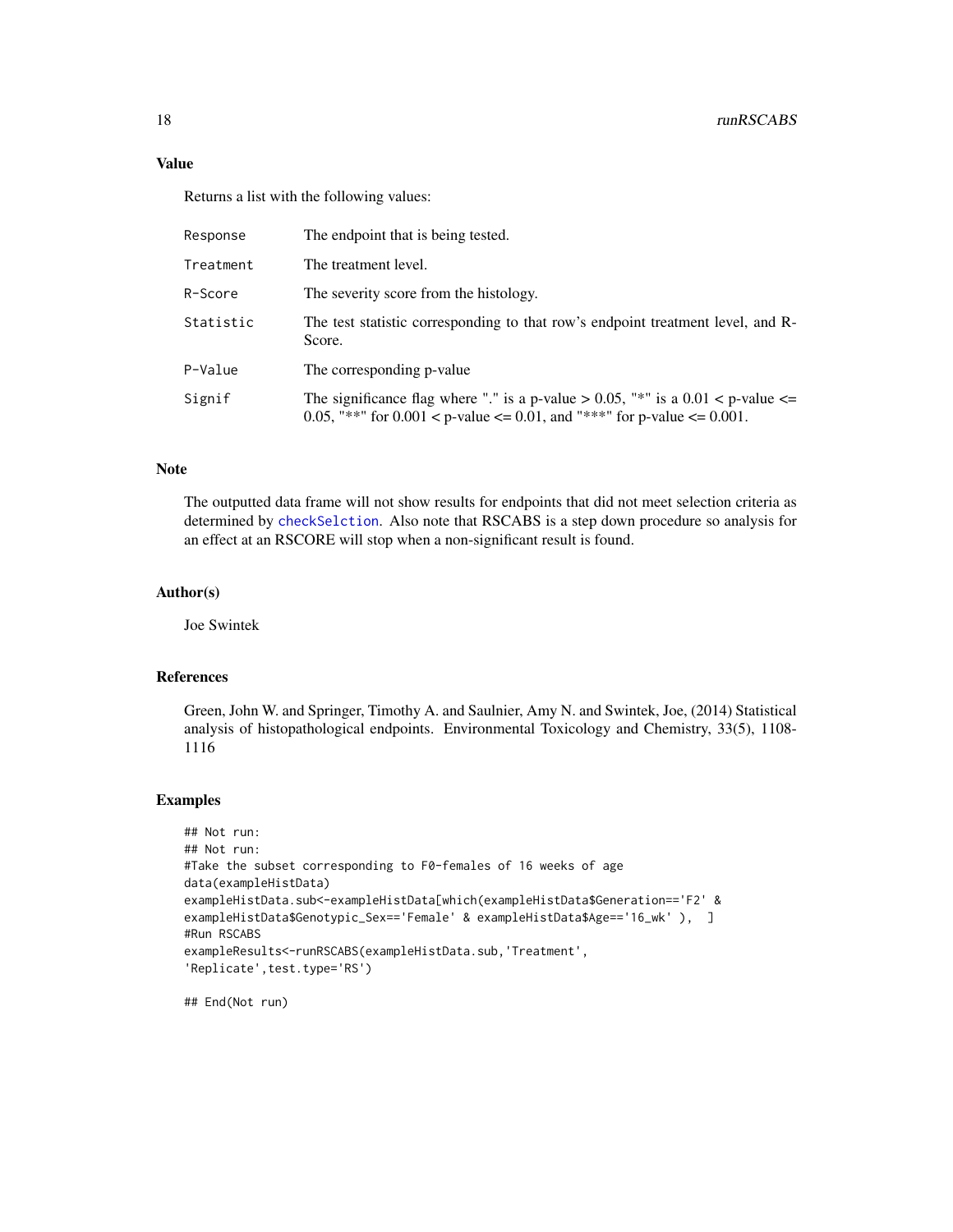<span id="page-18-0"></span>

An internal function that that will subset data for Histopath based on the global variables; Gender-Var, GenderVal, GenerationVar, GenerationVal, AgeVar, and AgeVal.

#### Usage

runStdSubset(Data)

#### Arguments

Data Data that has been formatted for use in Histopath.

#### Details

This function relies on the global variables; GenderVar, GenderVal, GenerationVar, GenerationVal, AgeVar, and AgeVal. All of these values are controlled through GUI.

#### Value

UseData Sub-setted data that will be used in the RSCABS calculation.

#### Author(s)

Joe Swintek

saveCB *Attain the name of a file to be saved*

#### Description

An internal function used to call a dialogue box to name a file to be saved.

#### Usage

```
saveCB(window, OutData)
```
# Arguments

| window  | The window the dialogue box resides in. |
|---------|-----------------------------------------|
| OutData | Data to be saved.                       |

#### Author(s)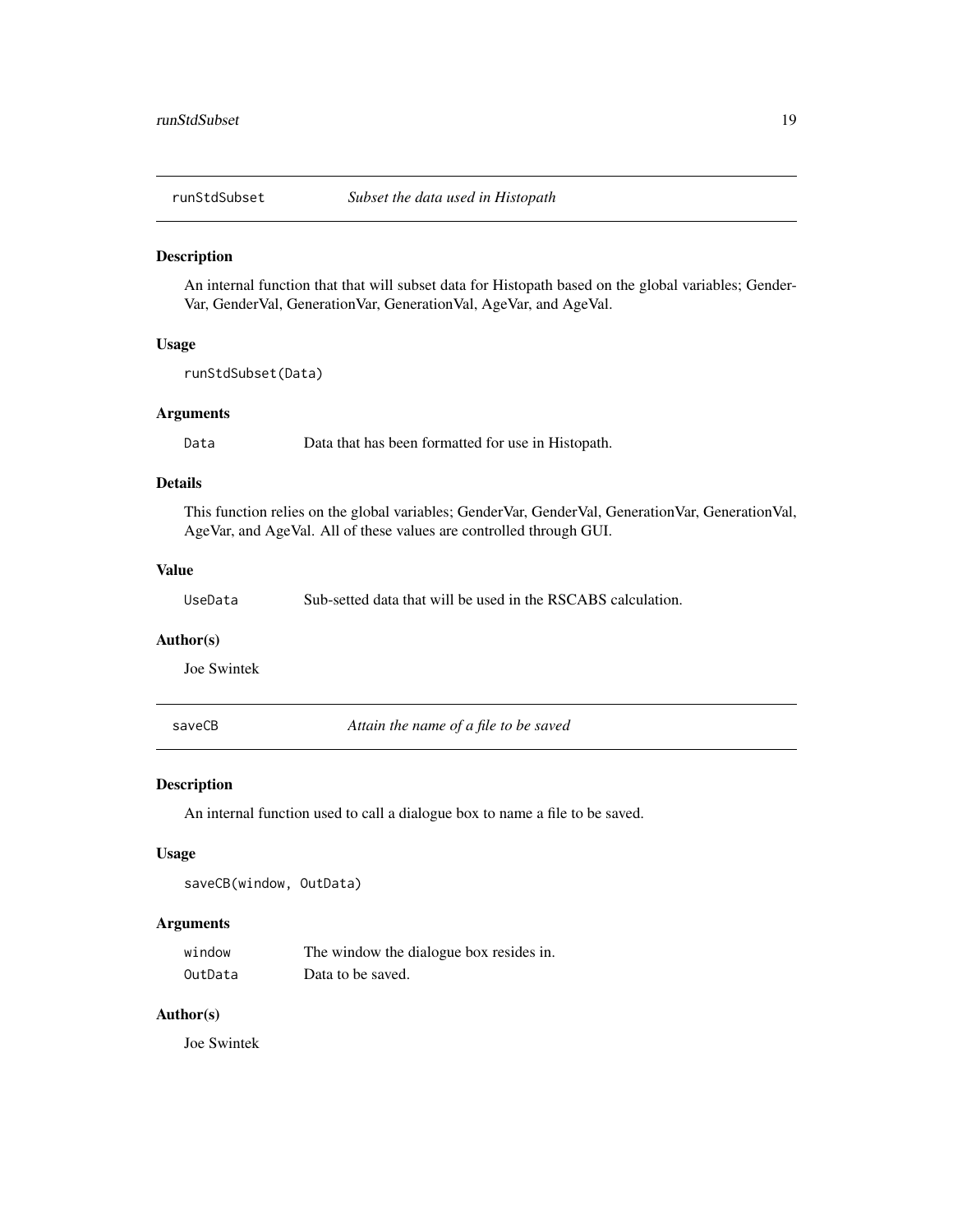<span id="page-19-0"></span>

An internal function that save a data set as csv file.

# Usage

saveFile(File, OutData)

# Arguments

| File    | Name of the file to be saved. |
|---------|-------------------------------|
| OutData | Data to be saved.             |

# Author(s)

Joe Swintek

selectPara *Window to declare the names of variables and values*

# Description

This internal function brings up a window to declare a variable or value. The function then assigns the names in global variables and updates the corresponding labels on the OtherPath window.

#### Usage

```
selectPara(VarName,LabelName=NULL,Enviro,What=NULL,Mult=FALSE,Display=NULL)
```
# Arguments

| VarName   | The name (as a string) of the variable or value to be specified in the data set.                   |
|-----------|----------------------------------------------------------------------------------------------------|
| LabelName | The name (as a string) of the label that will be updated. The default is to not<br>update a label. |
| What      | A vector that can can be selected from.                                                            |
| Enviro    | The name (as a string) of the environment that containing the variables and la-<br>bels.           |
| Mult      | Bool for determining if multiple values can be selected.                                           |
| Display   | Indicates what is displayed in the window title.                                                   |

# Author(s)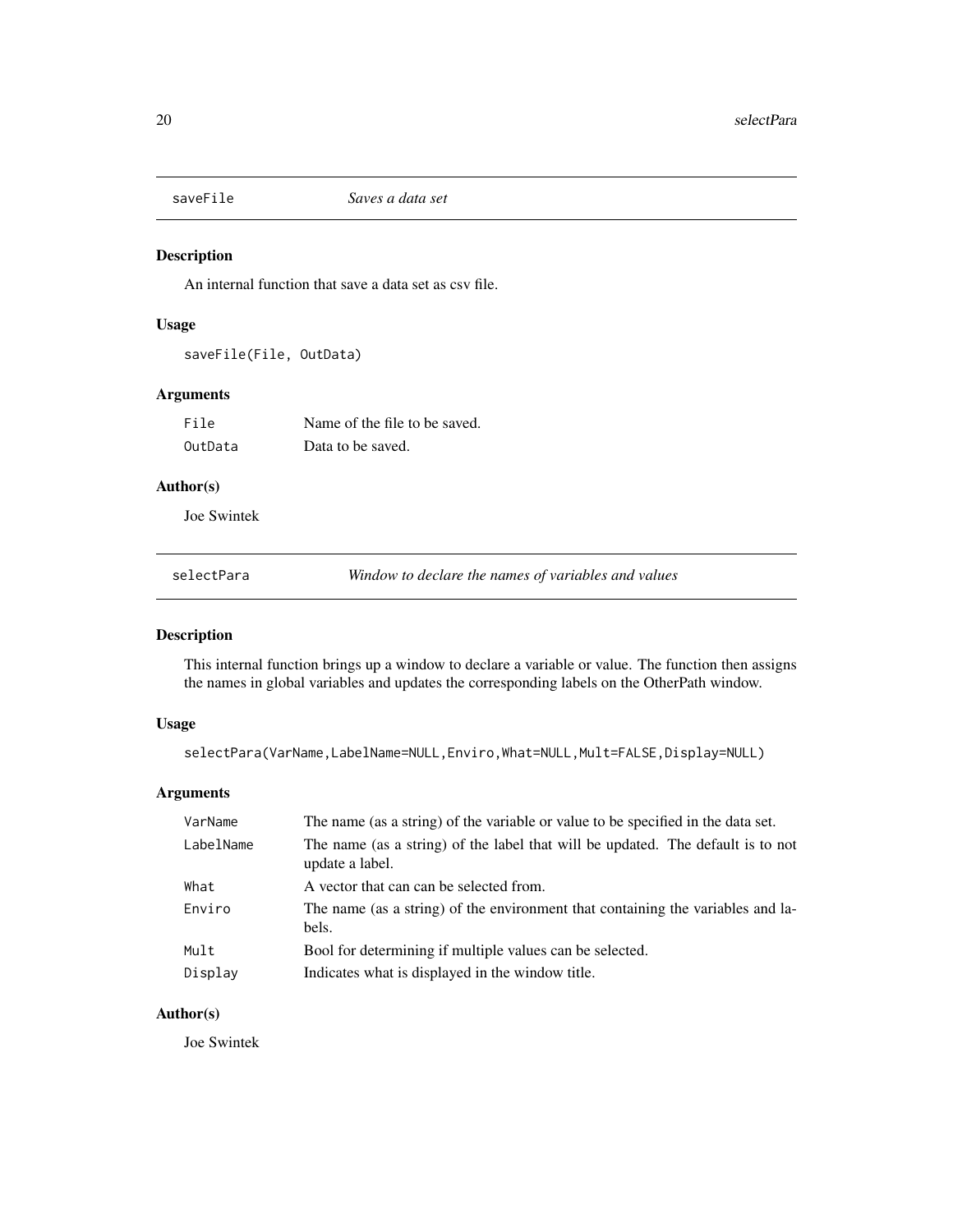<span id="page-20-1"></span><span id="page-20-0"></span>

An internal function for setting the plotting parameters not defined by the prior to function call. This is called by [plotRSCABS](#page-11-1).

# Usage

setPlotParms(PlotParms, Out, Effect, Metric, Lowest,...)

# Arguments

| PlotParms | A list that contains values for the plotting parameters for barplot.                                                    |
|-----------|-------------------------------------------------------------------------------------------------------------------------|
| Out       | A matrix of values that will be plotted.                                                                                |
| Effect    | The name of the endpoint being plotted.                                                                                 |
| Metric    | The value being plotted and be "Total" or "Percent".                                                                    |
| Lowest    | Determines whether to "Include" or "Remove" the lowest response. The lowest<br>response should correspond to no effect. |
| $\ddotsc$ | Other arguments to be passed to barplot.                                                                                |
|           |                                                                                                                         |

# Value

The values of PlotParms have the same name as the plotting parameters of [barplot](#page-0-0).

| xlab          | The label for the x axis, defaults to 'Treatment Group'.                                        |
|---------------|-------------------------------------------------------------------------------------------------|
| ylab          | The label for the y axis, defaults to the value of Metric.                                      |
| main          | The title.                                                                                      |
| legend.text   | The legend text defaults to name of the rows of Out.                                            |
| args.legend   | Extra parameters to be passed to legend. Defaults to placing the legend in the<br>right margin. |
| ColorFunction | The code pallet used to color the bar plots. Defaults to using heat. colors.                    |
| Colors        | The colors used in the bar plot. Defaults to using the pallet determined by<br>ColorFunction.   |

#### Note

This function only changes item in PlotParms that have a NULL value.

# Author(s)

Joe Swintek

# See Also

[plotRSCABS](#page-11-1)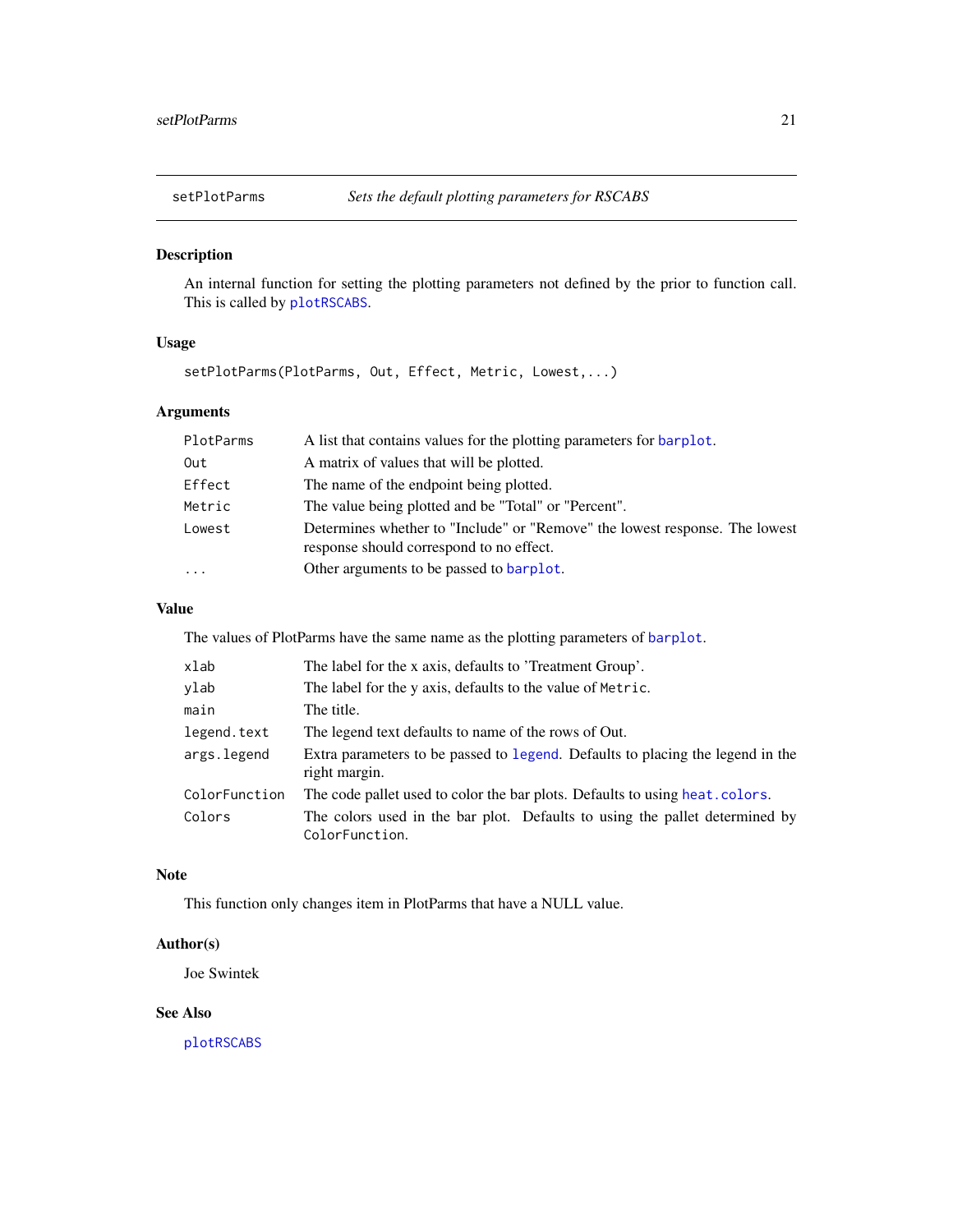<span id="page-21-0"></span>

and internal function that performs the step down aspect of RSCABS.

# Usage

stepDownRSCABS(TestK, x.i.j, n.i.j, m.i, Effect, test.type)

# Arguments

| TestK     | The severity score being tested                                                                                                                               |
|-----------|---------------------------------------------------------------------------------------------------------------------------------------------------------------|
| x.i.j     | Matrix containing the number of observed "successes" for replicate i on treat-<br>ment j.                                                                     |
| n.i.j     | Matrix containing the number of observations for replicate i on treatment j.                                                                                  |
| m.i       | Matrix of number units in each treatment/replicate combination.                                                                                               |
| Effect    | The the end point to be tested.                                                                                                                               |
| test.type | Indicate the type of analysis to be performed. Use "RS" to select the Rao-Scott<br>adjustment to the Cochran-Armitage test and "CA" to ignore the adjustment. |

#### Value

Result.K An intermediary result.

# Author(s)

Joe Swintek

| stepKRSCABS | Steps through the severity score for a given effect |  |
|-------------|-----------------------------------------------------|--|
|-------------|-----------------------------------------------------|--|

# Description

An internal function for stepping through each severity score of an endpoint.

# Usage

```
stepKRSCABS(Effect, Data.Prep, Treatment, Replicate, test.type)
```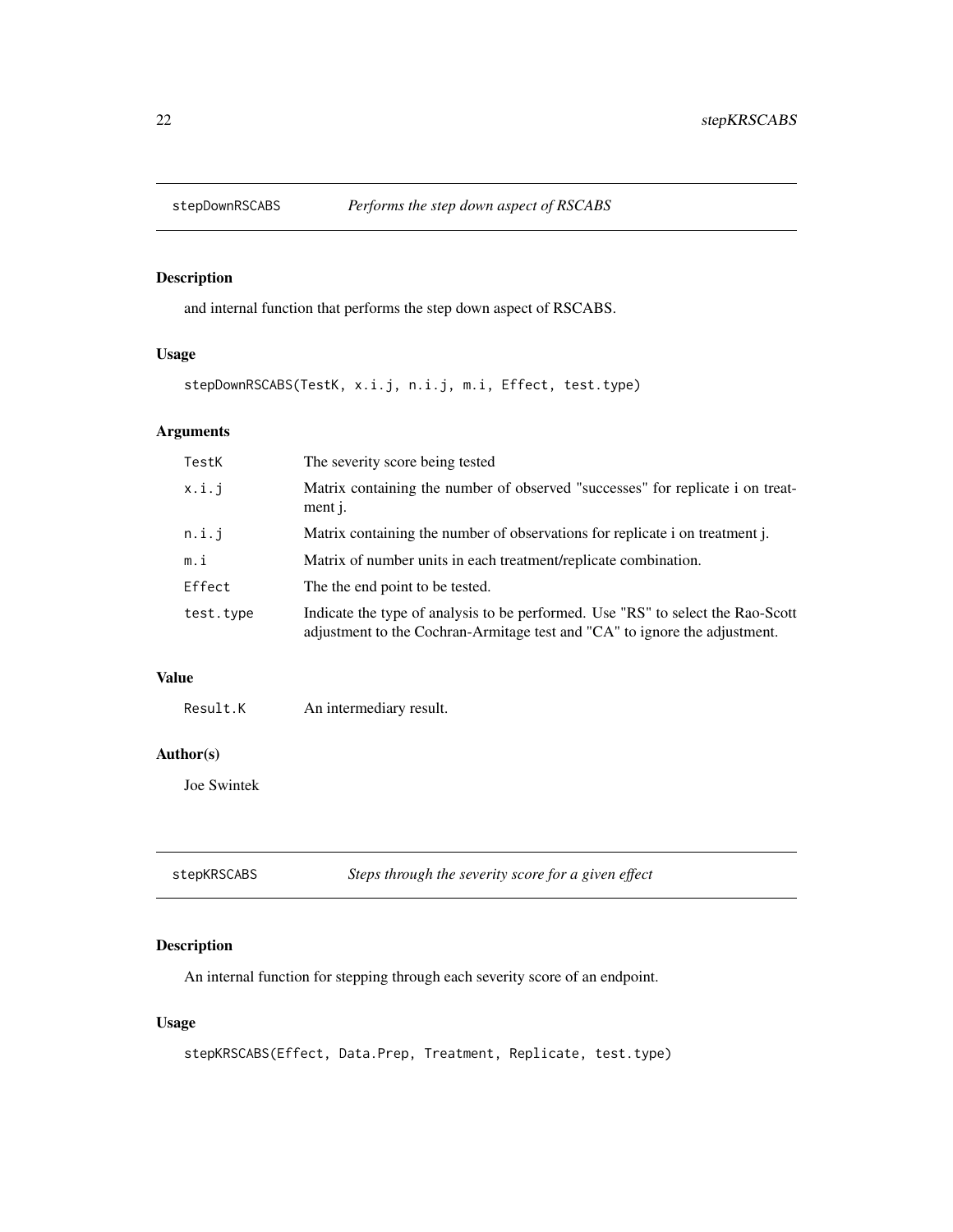# <span id="page-22-0"></span>subsetDataKeep 23

# Arguments

| Effect    | Endpoint being tested.                                                                                                                                        |
|-----------|---------------------------------------------------------------------------------------------------------------------------------------------------------------|
| Data.Prep | Data prepared by prep.data.RSCABS.                                                                                                                            |
| Treatment | Name of the treatment variable.                                                                                                                               |
| Replicate | Name of the replicate variable.                                                                                                                               |
| test.type | Indicate the type of analysis to be performed. Use "RS" to select the Rao-Scott<br>adjustment to the Cochran-Armitage test and "CA" to ignore the adjustment. |

# Value

Results.Effect An intermediary step for results.

# Author(s)

Joe Swintek

subsetDataKeep *Subsets data*

# Description

An internal function used to subset data and sanitize inputs.

# Usage

```
subsetDataKeep(Data, Var, Val)
```
# Arguments

| Data | Tall formatted data used in Histopath.         |
|------|------------------------------------------------|
| Var  | The variable used for sub-setting.             |
| Val  | The value of the variable being sub-setted on. |

# Value

Subset Post subset data